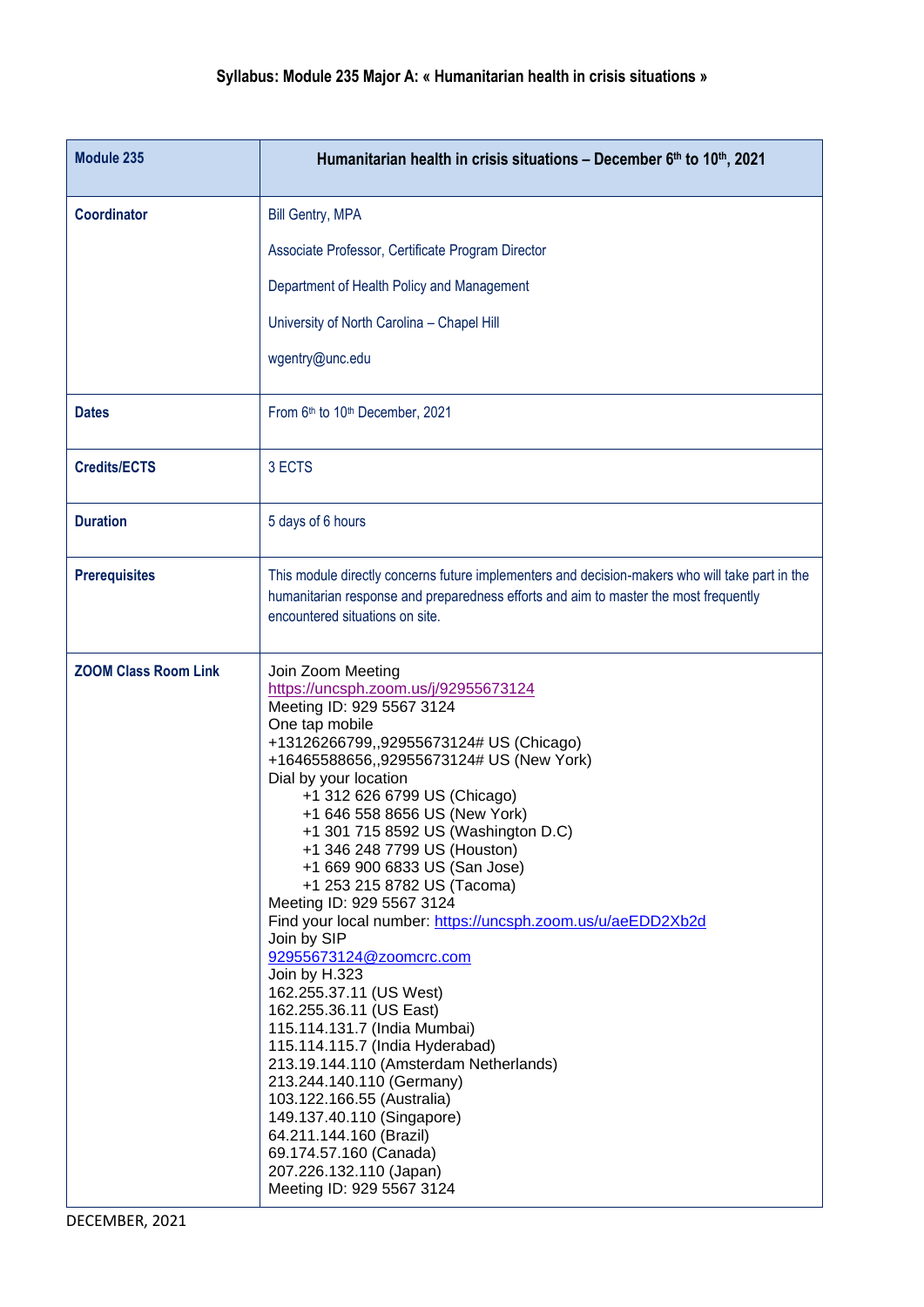| <b>Course learning objectives</b>           | The course is an introduction to humanitarian health in crisis situations for students willing in the<br>future to:<br>Explore and understand major trends, planning efforts and dilemmas of global<br>$\bullet$<br>humanitarian public health action in crisis situations;<br>Understand the complexities of a humanitarian health emergency and crisis situation:<br>$\bullet$<br>international conflicts, civil wars, natural disasters, technological disasters;<br>Design humanitarian health actions that respond to assessed population health needs;<br>$\bullet$<br>Develop a critical understanding of field practices and impact of humanitarian action in<br>$\bullet$<br>crisis situations:                                                                                                                                                                                                                                           |
|---------------------------------------------|----------------------------------------------------------------------------------------------------------------------------------------------------------------------------------------------------------------------------------------------------------------------------------------------------------------------------------------------------------------------------------------------------------------------------------------------------------------------------------------------------------------------------------------------------------------------------------------------------------------------------------------------------------------------------------------------------------------------------------------------------------------------------------------------------------------------------------------------------------------------------------------------------------------------------------------------------|
| <b>Contents</b>                             | Evaluation of health needs in crisis situations;<br>$\bullet$<br>Prioritizing humanitarian health problems identified on site in complex contexts<br>$\bullet$<br>(infectious risks in bringing together a population, influx of injured or sick people, supply<br>of food and drinking water);<br>Use of preparedness planning tools and health indicators to evaluate and adapt<br>$\bullet$<br>humanitarian operational plans;                                                                                                                                                                                                                                                                                                                                                                                                                                                                                                                  |
| <b>UE Structure</b><br>(details of sessions | Details of the sessions (Morning Sessions Will Be Asynchronous, Afternoon Sessions Will<br><b>Be In ZOOM Class Room)</b>                                                                                                                                                                                                                                                                                                                                                                                                                                                                                                                                                                                                                                                                                                                                                                                                                           |
| title/speaker/duration)                     | Introduction of the module. Overview of public health in crisis: Actors and global major<br>1.<br>trends, Public Health / Hospital Preparedness, SBAR Tool, Final Presentation Overview,<br>6 hours, Bill Gentry, MPA.<br>Hazard Vulnerability Analysis, CDC/WHO Overview, 1918 Pandemic Case Study, 3<br>2.<br>hours, Bill Gentry, MPA<br>3.<br>Crisis Conflict Management - Middle East Region, 3 hours, Doctor Dilshad Jaff, Program<br>Coordinator for Solutions to Complex Emergencies, UNC - Chapel Hill<br>Working with local partners and local health authorities in crisis - Haiti, 6 hours, Doctor<br>4.<br>Elizabeth Greig, Medical Director, University of Miami.<br>Overview of MSF, Evaluation of an MSF intervention in Africa, 6 hours, Anna Freema,<br>5.<br>BSN, MPH, Doctors Without Borders (MSF)<br>COVID-19 Review, Team presentation work, Team final presentations, Module<br>6.<br>Evaluation, 6 hours, Bill Gentry, MPA |
| <b>Course requirement</b>                   | Read and analyse selected papers for the group work before the courses                                                                                                                                                                                                                                                                                                                                                                                                                                                                                                                                                                                                                                                                                                                                                                                                                                                                             |
|                                             | Personal website reading<br>Team collaboration and final presentation                                                                                                                                                                                                                                                                                                                                                                                                                                                                                                                                                                                                                                                                                                                                                                                                                                                                              |
| <b>Grading and assessment</b>               | 30% participation during the all module / 30% on individual SBAR completion / 40% on final<br><b>SBAR Team presentation</b><br>Validation criteria :<br>General participation to the all module;<br>$\bullet$<br>Quality of oral presentation, ability of work in group;<br>$\bullet$<br>Ability of analysis and quality of restitution in a format and a duration given;<br>Quality of discussion and analysis;<br>Ability to formulate conclusions or recommendations, ability to make suggestions;                                                                                                                                                                                                                                                                                                                                                                                                                                              |
| <b>Location</b>                             | Reid Hall (Paris) / Zoom Classroom                                                                                                                                                                                                                                                                                                                                                                                                                                                                                                                                                                                                                                                                                                                                                                                                                                                                                                                 |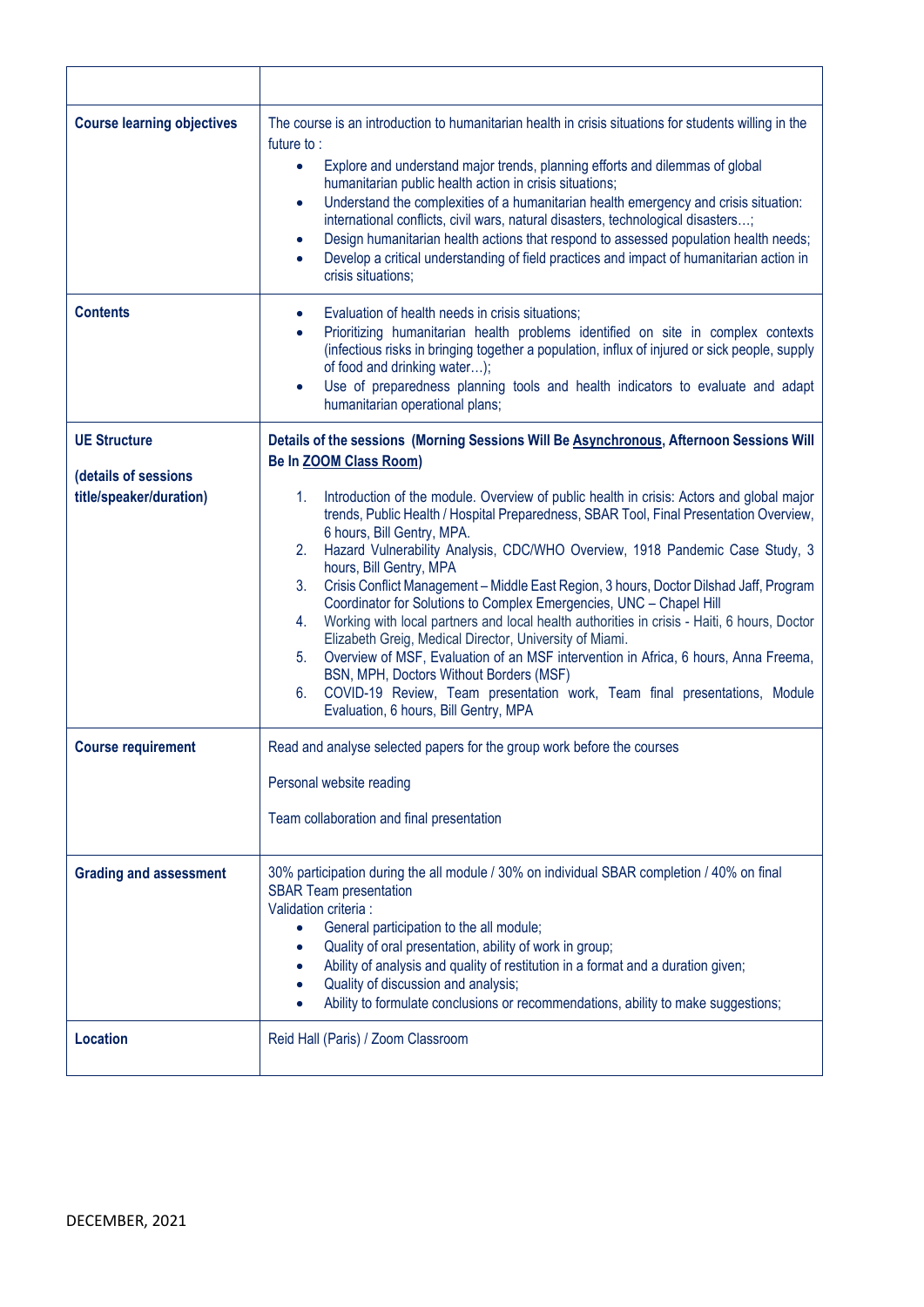| <b>Readings</b> | -http://reliefweb.int/sites/reliefweb.int/files/resources/map_1430.pdf                                                                                                       |
|-----------------|------------------------------------------------------------------------------------------------------------------------------------------------------------------------------|
|                 | -The state of humanitarian enterprise; Tufts,<br>https://wikis.uit.tufts.edu/confluence/display/FIC/Humanitarian+Agenda+2015+--<br>+The+State+of+the+Humanitarian+Enterprise |
|                 | 10 Threats to Global Health in 2018; WHO<br>https://medium.com/@who/10-threats-to-global-health-in-2018-232daf0bbef3                                                         |

| <b>Session 1</b>           | <b>Humanitarian Health in Crisis Situations</b>                                                                                                                                                                                                                                                                                                                                                                                                      |
|----------------------------|------------------------------------------------------------------------------------------------------------------------------------------------------------------------------------------------------------------------------------------------------------------------------------------------------------------------------------------------------------------------------------------------------------------------------------------------------|
| <b>Session Title</b>       | <b>Morning - ASYNCHRONOUS</b><br>Overview of public health in crisis: Actors and global major trends<br><b>Public Health / Hospital Preparedness Expectations</b><br><b>Afternoon - ZOOM Class Room</b><br>Introduction of the module<br><b>SBAR Tool, Final Team Presentation Review</b><br><b>SBAR Work Time</b>                                                                                                                                   |
| Speaker                    | <b>Bill Gentry, MPA</b><br>wgentry@unc.edu<br>Support documents :<br>Power point (1) : Intro / Public Health Crisis / Global Trends and Players<br>Power point (2): Preparedness Expectations / SBAR Tool / Team Presentations                                                                                                                                                                                                                       |
| Session outline            | Morning: 9.00 - 12.00 Powerpoints found in MONDAY Folder<br>-Lecture about disaster and public health crisis : major trends for the future,<br>-Public Health / Hospital Preparedness<br>Afternoon: 13.00 - 16.00 ZOOM Class Room<br>-Introduction of the module: objectives, organisation, methodology, crosscutting<br>themes of the module, SBAR Review, Team Presentation Overview<br>-Lecture and team orientation<br><b>Team Introductions</b> |
| <b>Learning Objectives</b> | Explore and understand major trends, planning efforts and dilemmas of global<br>humanitarian public health action in crisis situations;<br>Understand the complexities of a humanitarian health emergency and crisis<br>$\bullet$<br>situation: international conflicts, civil wars, natural disasters, technological<br>disasters                                                                                                                   |
| Reading                    | For general background information<br>Top 11 Deadliest Natural Disasters in History - Live Science<br>https://www.livescience.com/33316-top-10-deadliest-natural-disasters.html<br>Natural Disasters, Conflict, and Human Rights<br>https://www.brookings.edu/on-the-record/natural-disasters-conflict-and-human-rights-                                                                                                                             |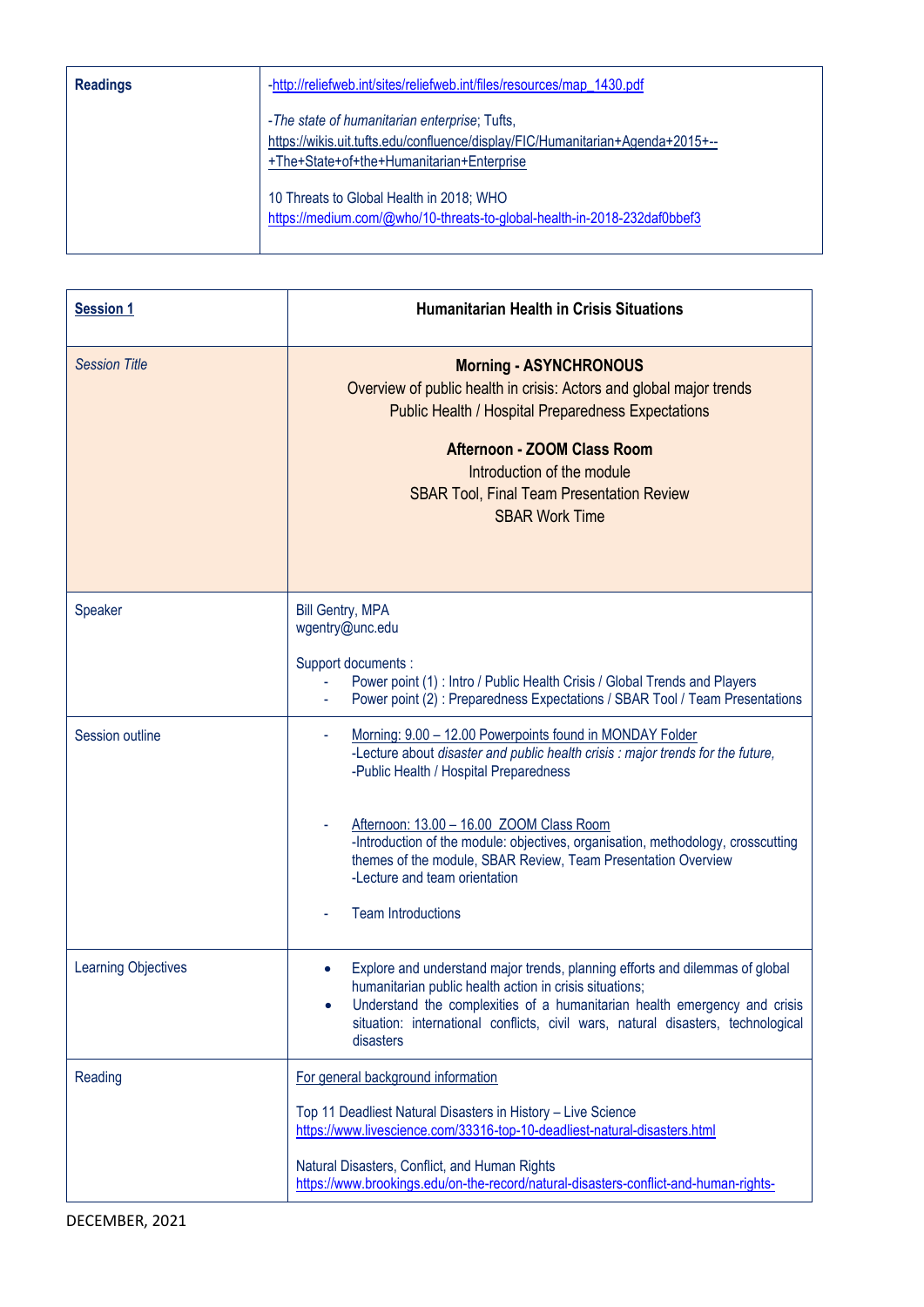|                         | tracing-the-connections/                                                                                                   |
|-------------------------|----------------------------------------------------------------------------------------------------------------------------|
|                         | Hospital Preparedness for Emergency Response: US<br>https://www.cdc.gov/nchs/data/nhsr/nhsr037.pdf                         |
|                         | Hospital Preparedness Using WHO Guideline : International<br>http://journals.sagepub.com/doi/full/10.1177/1024907918760123 |
|                         | <b>SBAR Communication Tool</b><br>https://improvement.nhs.uk/documents/2162/sbar-communication-tool.pdf                    |
|                         |                                                                                                                            |
| <b>Duration</b>         | 6 Hours                                                                                                                    |
| <b>Dates</b>            | $6th$ December 2021, 9.00 - 12.00 and 13.00 - 16.00                                                                        |
| <b>Training methods</b> | Asynchronous Video                                                                                                         |
|                         | Course / Lecture, Discussion                                                                                               |
|                         | Group work and team orientation                                                                                            |
|                         |                                                                                                                            |

| <b>Session 2</b>     | <b>Humanitarian Health in Crisis Situations</b>                                                                                                                                                                                                                                                          |
|----------------------|----------------------------------------------------------------------------------------------------------------------------------------------------------------------------------------------------------------------------------------------------------------------------------------------------------|
| <b>Session Title</b> | <b>Morning - ASYNCHRONOUS</b>                                                                                                                                                                                                                                                                            |
|                      | Crisis Conflict Management - Middle East Refugee Crisis Syria / Iraq,<br><b>Hazard Vulnerability Analysis, SBAR Work Time</b>                                                                                                                                                                            |
|                      | Afternoon - ZOOM Class Room                                                                                                                                                                                                                                                                              |
|                      | <b>CDC/WHO Overview,</b>                                                                                                                                                                                                                                                                                 |
|                      | 1918 Pandemic - COVID-19 Comparison,<br><b>SBAR Work Time</b>                                                                                                                                                                                                                                            |
| Speaker              | <b>Bill Gentry, MPA</b><br>wgentry@unc.edu<br>Support documents:<br>Power point (1): Hazard Vulnerability Assessment<br>Power Point (2): CDC/WHO Overview<br>Case study: 1918 Flu                                                                                                                        |
| Session outline      | Morning: 9.00 - 12.00 Powerpoints found in TUESDAY Folder<br>٠<br>-Lecture: Crisis Conflict Management - Middle East<br>-Lecture about CDC/WHO<br>-1918 Flu Case Study<br>Afternoon: 13.00 - 16.00 ZOOM Class Room<br>-Lecture about CDC/WHO<br>-1918 Flu - COVID-19 Comparison<br><b>SBAR Work Time</b> |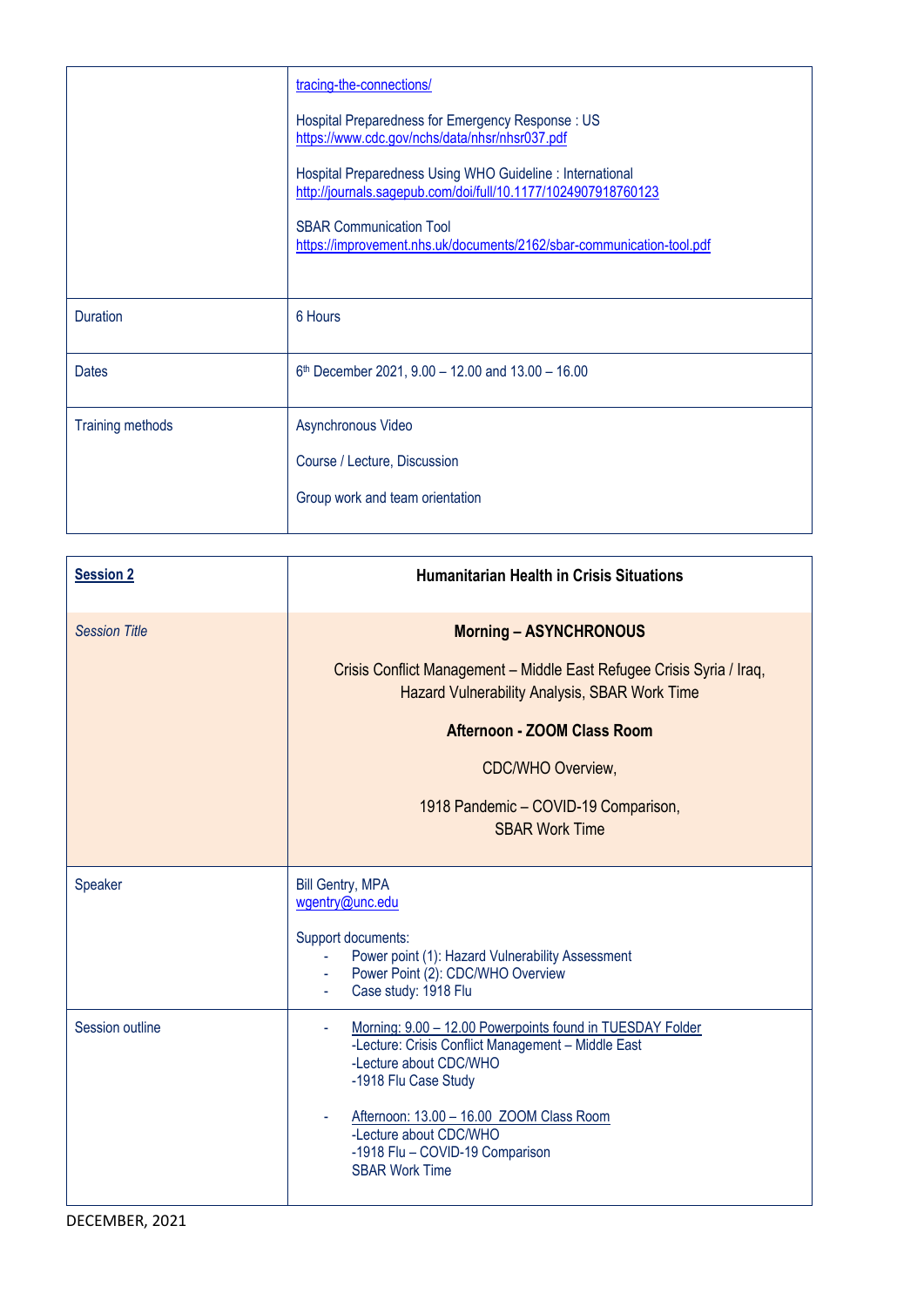| <b>Learning Objectives</b> | Explore and understand major trends, planning efforts and dilemmas of global<br>humanitarian public health action in crisis situations;<br>Understand the complexities of a humanitarian health emergency and crisis<br>$\bullet$<br>situation: international conflicts, civil wars, natural disasters, technological<br>disasters<br>Understand the complexities of a humanitarian health emergency and crisis<br>$\bullet$<br>situation: international conflicts, civil wars, natural disasters, technological<br>disasters;<br>Design humanitarian health actions that respond to assessed population health<br>needs;<br>Develop a critical understanding of field practices and impact of humanitarian<br>$\bullet$<br>action in crisis situations;                                                                                                                                                                                                                                                                                                                                                                                                                         |
|----------------------------|----------------------------------------------------------------------------------------------------------------------------------------------------------------------------------------------------------------------------------------------------------------------------------------------------------------------------------------------------------------------------------------------------------------------------------------------------------------------------------------------------------------------------------------------------------------------------------------------------------------------------------------------------------------------------------------------------------------------------------------------------------------------------------------------------------------------------------------------------------------------------------------------------------------------------------------------------------------------------------------------------------------------------------------------------------------------------------------------------------------------------------------------------------------------------------|
| Reading                    | <b>Reducing Hazard Vulnerability</b><br>https://onlinelibrary.wiley.com/doi/epdf/10.1111/j.1467-9523.2006.00305.x<br><b>Hazard Vulnerability Tool</b><br>https://www.google.com/url?sa=t&rct=j&q=&esrc=s&source=web&cd=10&ved=2ahUKEwj<br>ZkOnChIneAhVpq-<br>AKHYboDBkQFjAJegQlBhAC&url=https%3A%2F%2Fwww.ahcancal.org%2Ffacility_oper<br>ations%2Fdisaster_planning%2FDocuments%2FCopy%2520of%2520Your%2520Facility<br>%2527s%2520Hazard%2520%2520Vulnerability.xlsx&usg=AOvVaw3Sj5OIJYfKzvHaPH<br>Oh1REd<br><b>CDC Natural Disasters</b><br>https://www.cdc.gov/disasters/index.html<br>CDC Caring for Children in a Disaster<br>https://www.cdc.gov/childrenindisasters/<br><b>WHO Emergencies</b><br>http://www.who.int/emergencies/diseases/news/en<br>WHO Myths and realities in disaster situations<br>http://www.who.int/hac/techguidance/ems/myths/en/<br><b>1918 Flu</b><br>https://www.ncbi.nlm.nih.gov/pmc/articles/PMC3291398/<br>Targeting health care in armed conflicts and emergencies: is it underestimated? (PDF)<br>Child health in complex emergencies (PDF)<br>UNHCR Global Trends - Forced Displacement in 2017<br>http://www.unhcr.org/globaltrends2017/ |
| <b>Duration</b>            | 6 Hours                                                                                                                                                                                                                                                                                                                                                                                                                                                                                                                                                                                                                                                                                                                                                                                                                                                                                                                                                                                                                                                                                                                                                                          |
| <b>Dates</b>               | 7th December 2021 9.00 - 12.00 and 13.00 - 16.00                                                                                                                                                                                                                                                                                                                                                                                                                                                                                                                                                                                                                                                                                                                                                                                                                                                                                                                                                                                                                                                                                                                                 |
| <b>Training methods</b>    | Asynchronous Video<br>Course / Lecture, Discussion<br>Group Work and students presentation                                                                                                                                                                                                                                                                                                                                                                                                                                                                                                                                                                                                                                                                                                                                                                                                                                                                                                                                                                                                                                                                                       |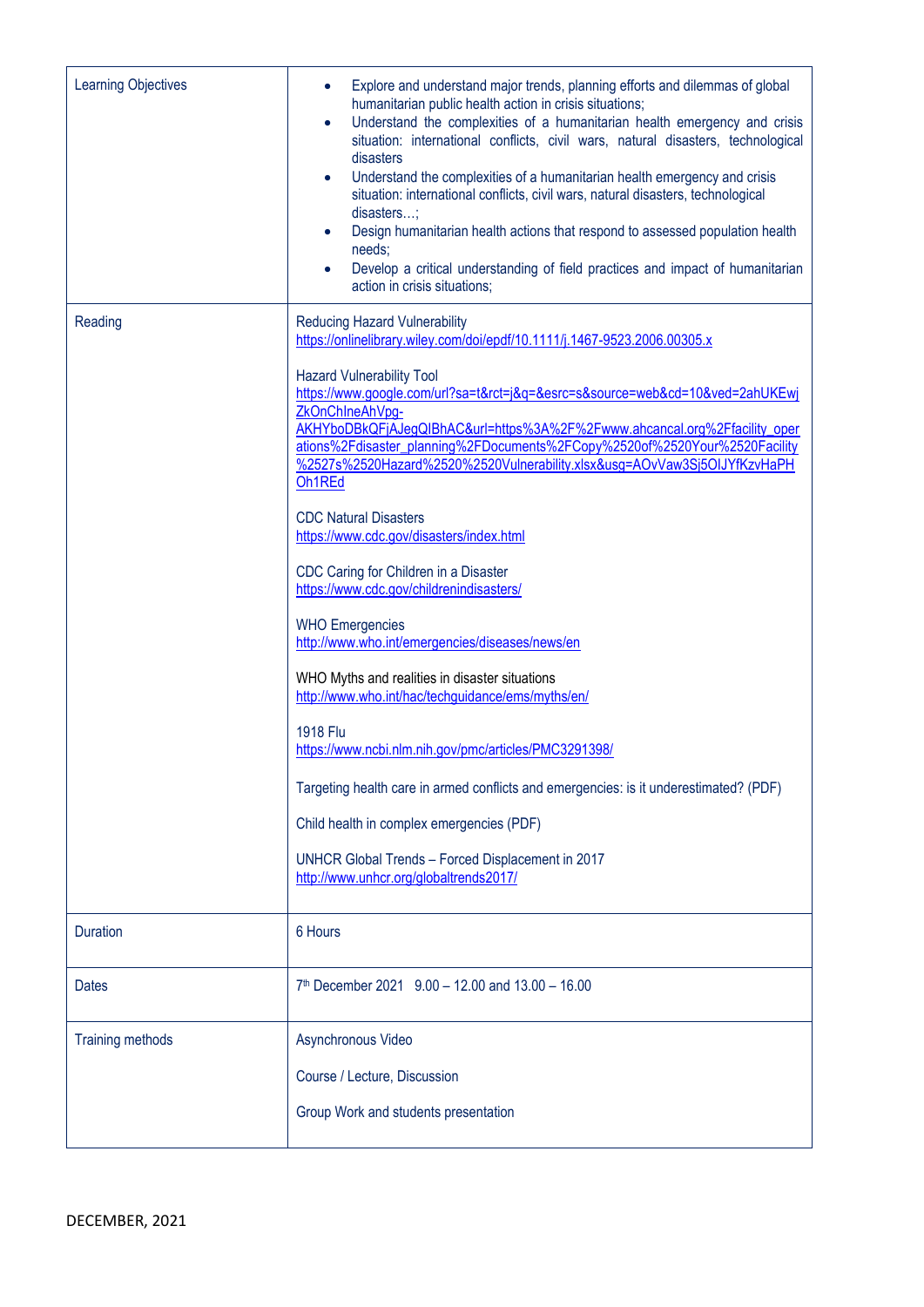| <b>Session 3</b>           | <b>Humanitarian Health in Crisis Situations</b>                                                                          |
|----------------------------|--------------------------------------------------------------------------------------------------------------------------|
| <b>Session Title</b>       | <b>Morning - ASYNCHRONOUS</b>                                                                                            |
|                            | <b>INDIVIDUAL SBAR DUE, Overview of MSF</b><br><b>SBAR Team Presentation Time</b>                                        |
|                            | <b>Afternoon - ZOOM Class Room</b>                                                                                       |
|                            | Evaluation of an MSF intervention in Africa,<br><b>SBAR Team Work Time</b>                                               |
| Speaker                    | Anna Freeman, MPH, BSN, Doctors Without Borders (MSF)                                                                    |
|                            | annakatefreeman@gmail.com                                                                                                |
|                            | Support documents:                                                                                                       |
|                            | Power point (1): MSF Overview and Crisis Response                                                                        |
| Session outline            | Morning: 9.00 - 12.00 Powerpoints found in WEDNESDAY Folder                                                              |
|                            | -Lecture: MSF Overview and Response in Africa<br>-Case Study Introduction                                                |
|                            | Afternoon: 13.00 - 16.00 ZOOM Class Room<br>-Team Discussion<br>- Case Study                                             |
| <b>Learning Objectives</b> | Design humanitarian health actions that respond to assessed population health                                            |
|                            | needs;<br>Develop a critical understanding of field practices and impact of humanitarian<br>action in crisis situations; |
| Reading                    | <b>Medecins Sans Frontieres</b><br>https://www.msf.org/                                                                  |
| <b>Duration</b>            | 6 Hours                                                                                                                  |
| <b>Dates</b>               | 8th December 2021 9.00 - 12.00 and 13.00 - 16.00                                                                         |
| Training methods           | Asynchronous Video                                                                                                       |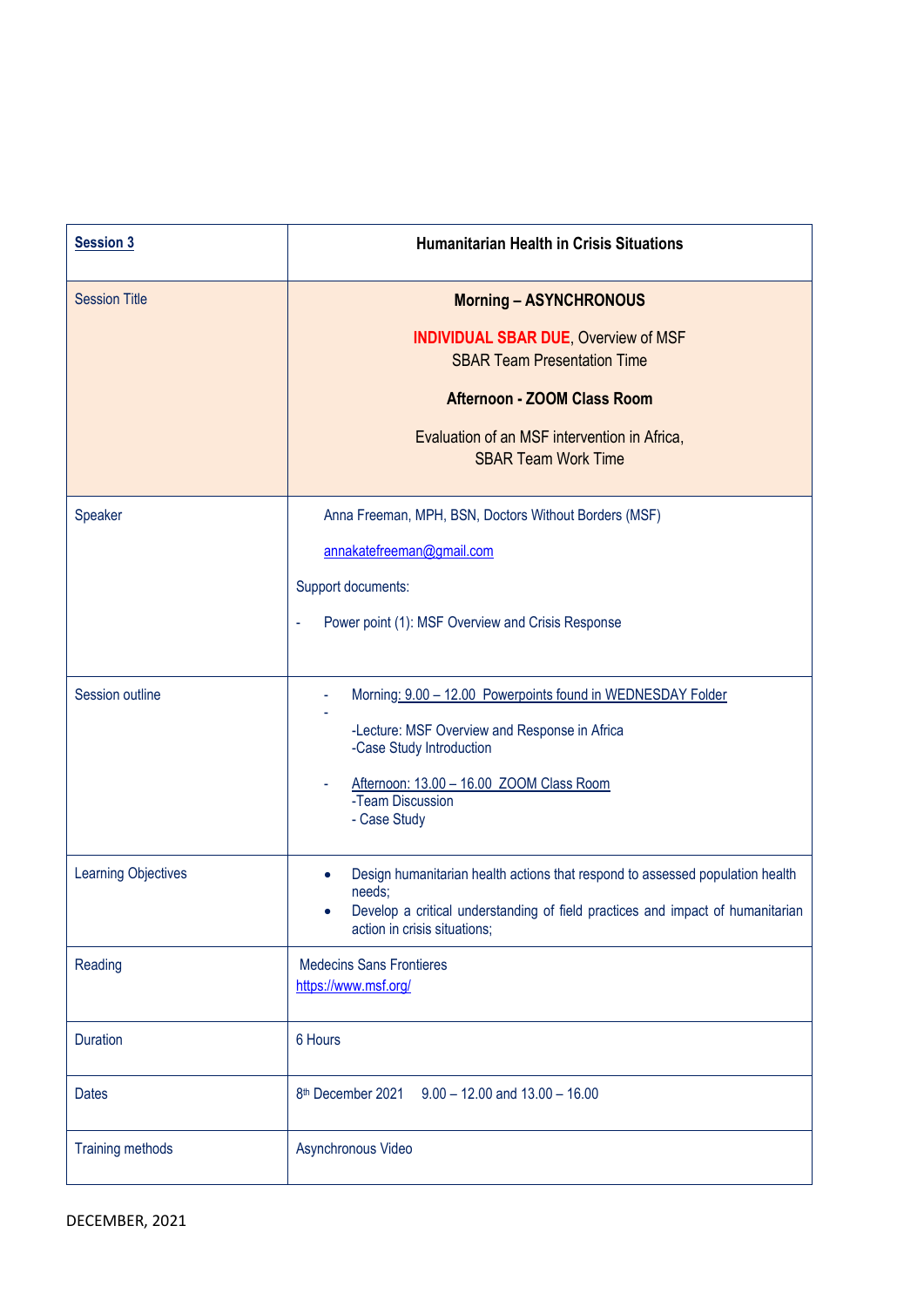| <b>Session 4</b><br><b>Session Title</b> | Course / Lecture, Discussion<br>Group work and team presentations<br><b>Humanitarian Health in Crisis Situations</b><br><b>Morning - ASYNCHRONOUS</b><br>Haiti Background, Earthquake and NGO Support                                                                                                                                                                                                                                                                                                                                             |
|------------------------------------------|---------------------------------------------------------------------------------------------------------------------------------------------------------------------------------------------------------------------------------------------------------------------------------------------------------------------------------------------------------------------------------------------------------------------------------------------------------------------------------------------------------------------------------------------------|
|                                          | Working with local partners and local health authorities in crisis - Haiti<br><b>Afternoon - ZOOM Class Room</b><br>Evaluation of Dominican Case Study,<br><b>SBAR Team Work Time</b>                                                                                                                                                                                                                                                                                                                                                             |
| Speaker                                  | Elizabeth Greig, MD, MPH<br>e.greig@med.miami.edu<br>Support documents:<br>Power point (1): Local Partner Interaction in Haiti                                                                                                                                                                                                                                                                                                                                                                                                                    |
| Session outline                          | Morning: 9.00 - 12.00 Powerpoints found in THURSDAY Folder<br>٠<br>-Lecture: Crisis Conflict Management and Local Partners: Haiti<br>-Team Discussion<br>Afternoon: 13.00 - 16.00 ZOOM Class Room<br>-Dominican Case Study Discussion<br>- Team SBAR Work Time                                                                                                                                                                                                                                                                                    |
| <b>Learning Objectives</b>               | Design humanitarian health actions that respond to assessed population health<br>needs;<br>Develop a critical understanding of field practices and impact of humanitarian<br>action in crisis situations:                                                                                                                                                                                                                                                                                                                                         |
| Reading                                  | Here are the real lessons from flawed responses to Haiti's disasters<br>https://www.pri.org/stories/2017-01-12/here-are-real-lessons-flawed-responses-haitis-<br>disasters<br>Analysis of the International and US Response to the Haiti Earthquake:<br>Recommendations for Change<br>https://www.researchgate.net/publication/232281517_Analysis_of_the_International_and_<br>US_Response_to_the_Haiti_Earthquake_Recommendations_for_Change<br>Responding to cholera in Haiti:<br>https://academic.oup.com/jid/article/218/suppl_3/S167/5103913 |
| <b>Duration</b>                          | 6 hours                                                                                                                                                                                                                                                                                                                                                                                                                                                                                                                                           |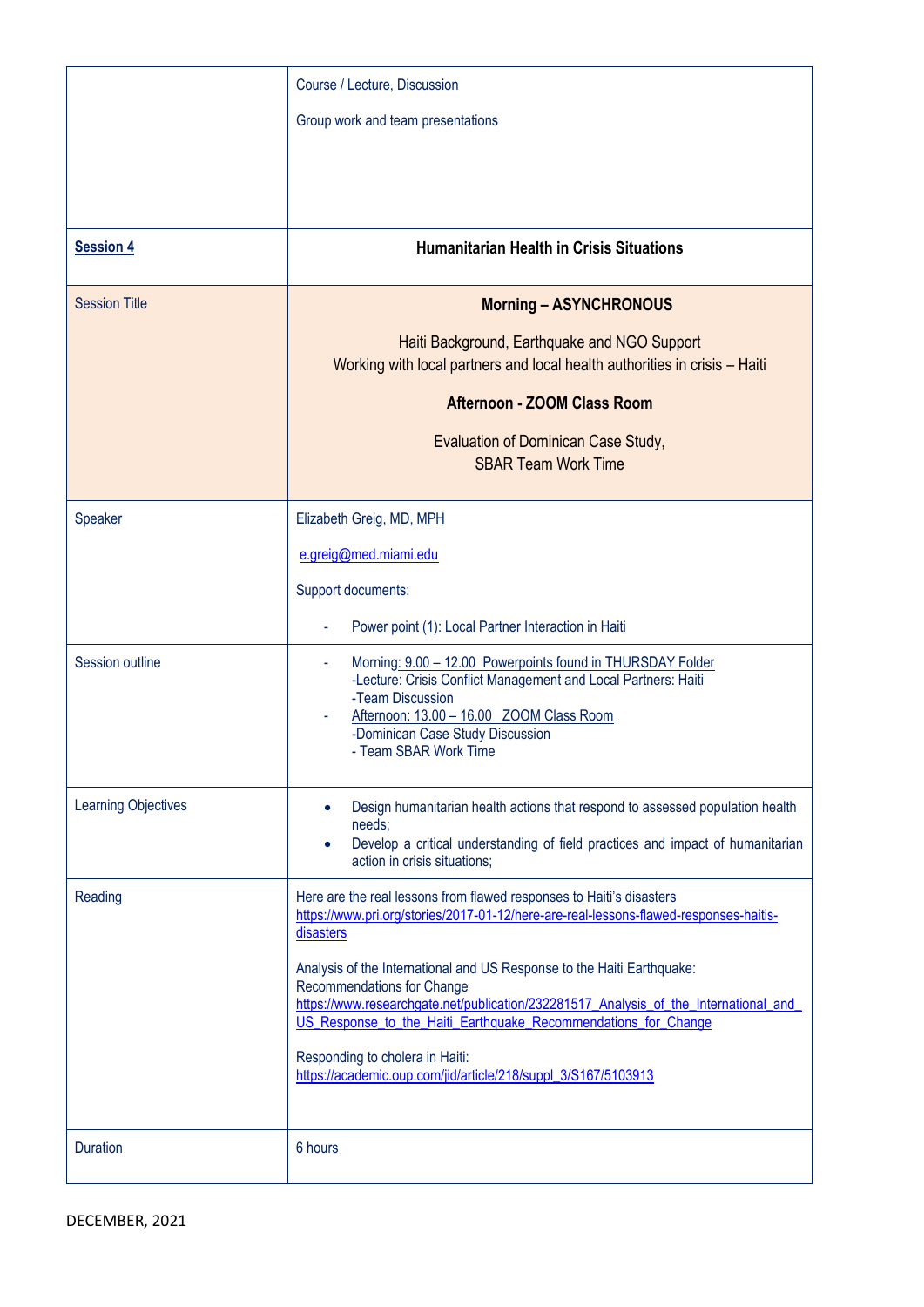| <b>Dates</b>            | 9th December, 2021,<br>$9.00 - 12.00$ and $13.00 - 16.00$ |
|-------------------------|-----------------------------------------------------------|
| <b>Training methods</b> | Asynchronous Video                                        |
|                         | Course / Lecture, Discussion                              |
|                         | Group work and team presentations                         |
|                         |                                                           |

| <b>Session 5</b>           | <b>Humanitarian Health in Crisis Situations</b>                                                                                                                                                                                                                                     |
|----------------------------|-------------------------------------------------------------------------------------------------------------------------------------------------------------------------------------------------------------------------------------------------------------------------------------|
| <b>Session Title</b>       | <b>Morning - ASYNCHRONOUS</b>                                                                                                                                                                                                                                                       |
|                            | <b>COVID-19 Crisis Review</b>                                                                                                                                                                                                                                                       |
|                            | <b>SBAR Team Presentation Work Time</b>                                                                                                                                                                                                                                             |
|                            | Afternoon - ZOOM Class Room                                                                                                                                                                                                                                                         |
|                            | <b>Team Final Presentations</b>                                                                                                                                                                                                                                                     |
|                            | <b>Module Evaluation</b>                                                                                                                                                                                                                                                            |
| <b>Speakers</b>            | <b>Bill Gentry, MPA</b>                                                                                                                                                                                                                                                             |
|                            | Support documents:                                                                                                                                                                                                                                                                  |
|                            | Power point Ebola Crisis in Review                                                                                                                                                                                                                                                  |
| Session outline            | Morning: 9.00 - 12.00 Powerpoints found in FRIDAY Folder<br>-Lecture: COVID-19 Crisis Review<br>-Team Presentation Work<br>Afternoon: 13.00 - 16.00 ZOOM Class Room<br>-Team Presentations<br>-Module Evaluation                                                                    |
| <b>Learning Objectives</b> | Understand the complexities of a humanitarian health emergency and crisis<br>$\bullet$<br>situation: international conflicts, civil wars, natural disasters, technological<br>disasters;<br>Design humanitarian health actions that respond to assessed population health<br>needs; |
| Reading                    | Review: WHO COVID-19 Website<br>https://www.who.int/emergencies/diseases/novel-coronavirus-2019                                                                                                                                                                                     |
|                            | Review: CDC COVID-19 Website<br>https://www.cdc.gov/coronavirus/2019-ncov/index.html                                                                                                                                                                                                |
|                            | John Hopkins COVID-19 Dashboard<br>https://gisanddata.maps.arcgis.com/apps/opsdashboard/index.html#/bda7594740fd40299<br>423467b48e9ecf6                                                                                                                                            |